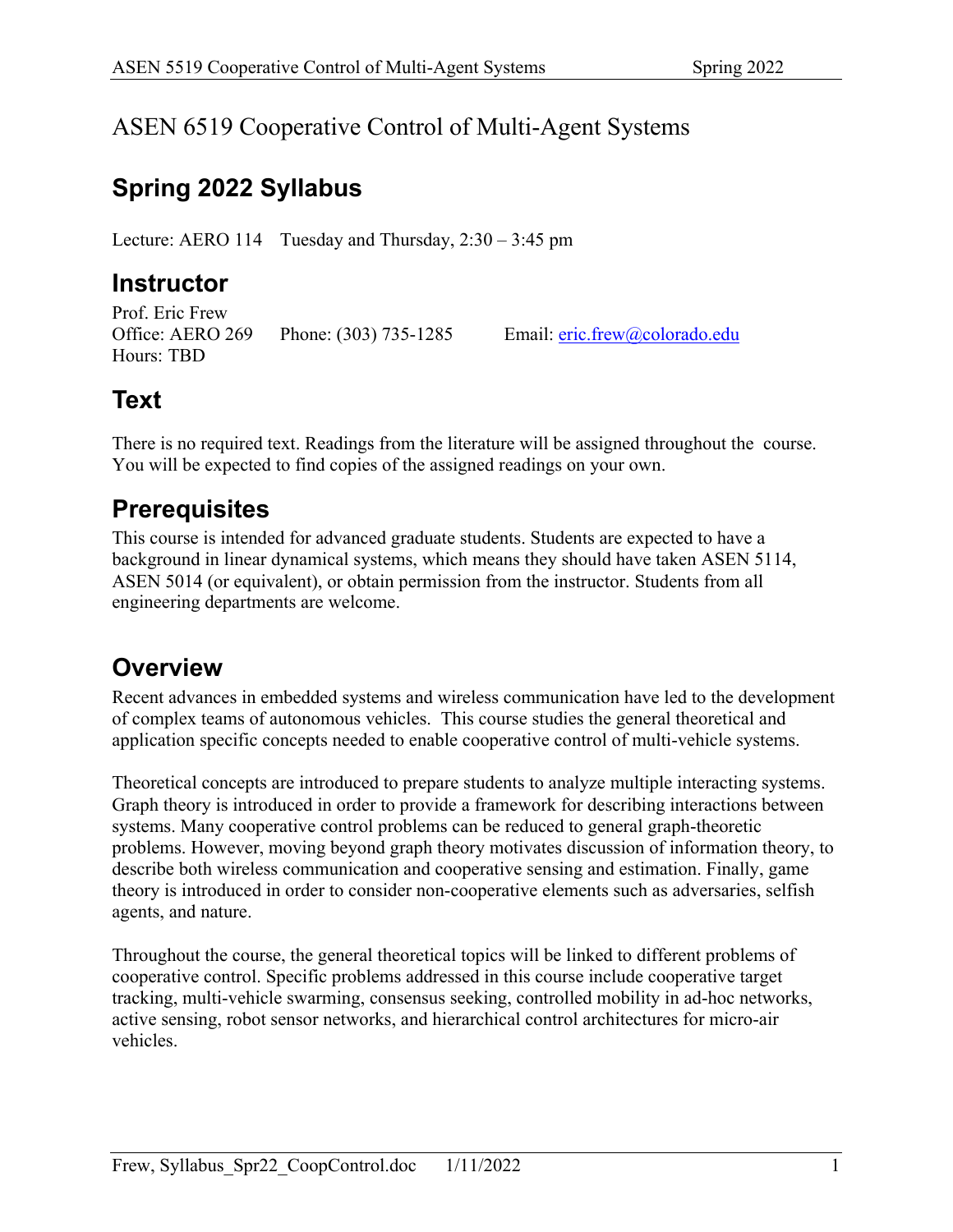### **Course Grading**

10% Homework

- 25% Exam 1
- 25% Exam 2
- 40% Research Paper

Grades for the overall course are set based on the following criteria. **Grades do not correspond to pre-specified ranges of scores.**

- A, A- Demonstrates superior understanding of the material beyond the course requirements, excellent technical work
- B+, B Demonstrates comprehensive understanding of the material, very strong technical work
- B-, C+ Demonstrates good understanding of the material, complete technical work
- C Demonstrates adequate understanding of the material to proceed to the next level; sufficient technical work
- C- Does not demonstrate adequate understanding of the material to proceed to the next level
- D Poor technical work
- F Unsatisfactory performance

### **Homework Policy**

Homework will be assigned sporadically throughout the semester. Students are allowed to collaborate on the homework; however, each student must submit her own work.

## **Research Paper**

The main mechanism for disseminating research into the broader scientific community is through conference and journal publications. As researchers, technical writing is one of the most critical, yet overlooked, skills you can obtain. As part of this course, each student will submit a paper on a current cooperative control research topic of their choice. Details of this assignment will be provided during the second week of the course.

#### **Classroom Behavior**

Both students and faculty are responsible for maintaining an appropriate learning environment in all instructional settings, whether in person, remote or online. Those who fail to adhere to such behavioral standards may be subject to discipline. Professional courtesy and sensitivity are especially important with respect to individuals and topics dealing with race, color, national origin, sex, pregnancy, age, disability, creed, religion, sexual orientation, gender identity, gender expression, veteran status, political affiliation or political philosophy. For more information, see the policies on classroom behavior and the Student Conduct & Conflict Resolution policies.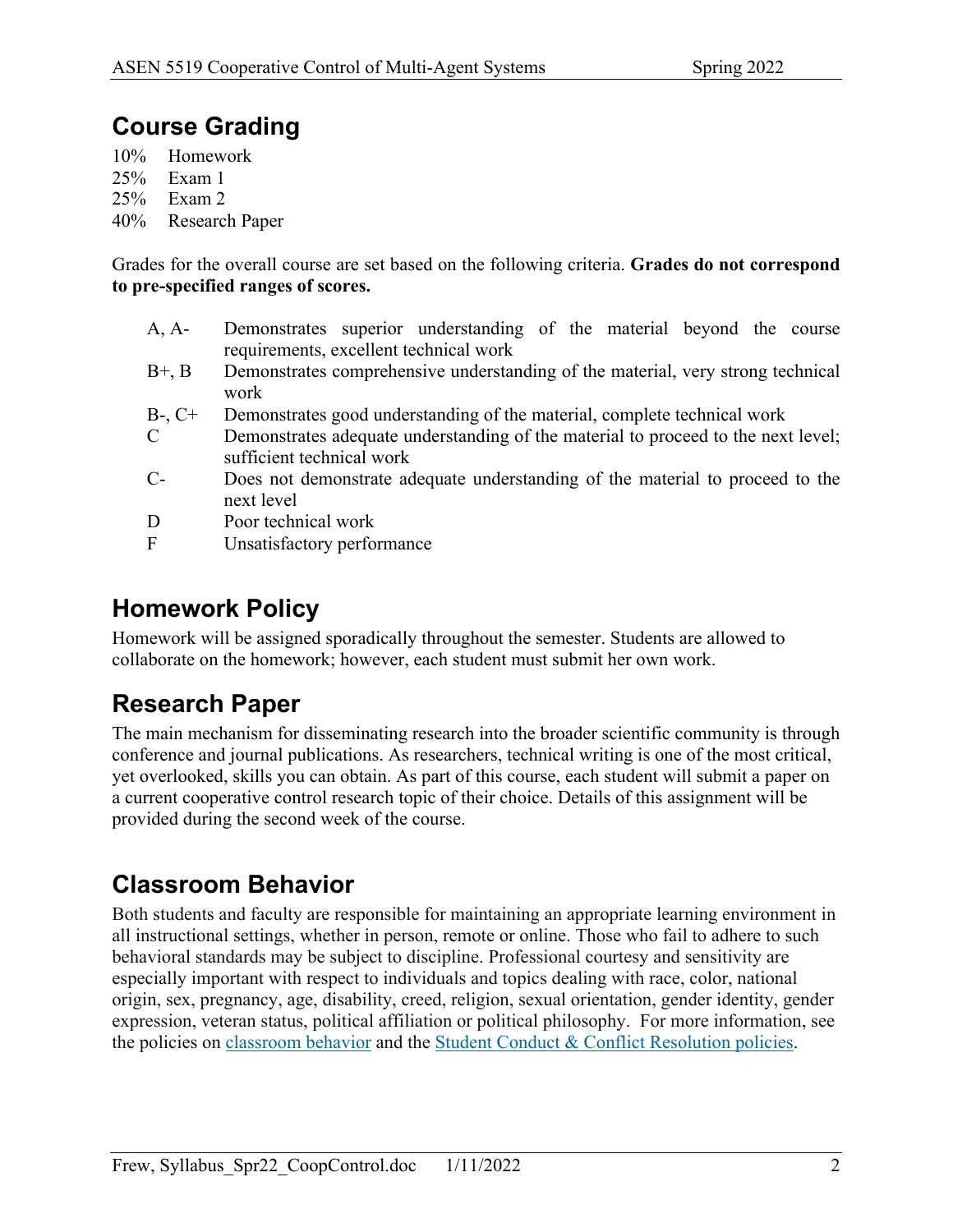## **Requirements for COVID-19**

As a matter of public health and safety, all members of the CU Boulder community and all visitors to campus must follow university, department and building requirements and all public health orders in place to reduce the risk of spreading infectious disease. Students who fail to adhere to these requirements will be asked to leave class, and students who do not leave class when asked or who refuse to comply with these requirements will be referred to Student Conduct and Conflict Resolution. For more information, see the policy on classroom behavior and the Student Code of Conduct. If you require accommodation because a disability prevents you from fulfilling these safety measures, please follow the steps in the "Accommodation for Disabilities" statement on this syllabus.

CU Boulder currently requires masks in classrooms and laboratories regardless of vaccination status. This requirement is a precaution to supplement CU Boulder's COVID-19 vaccine requirement. Exemptions include individuals who cannot medically tolerate a face covering, as well as those who are hearing-impaired or otherwise disabled or who are communicating with someone who is hearing-impaired or otherwise disabled and where the ability to see the mouth is essential to communication. If you qualify for a mask-related accommodation, please follow the steps in the "Accommodation for Disabilities" statement on this syllabus. In addition, vaccinated instructional faculty who are engaged in an indoor instructional activity and are separated by at least 6 feet from the nearest person are exempt from wearing masks if they so choose.

If you feel ill and think you might have COVID-19, if you have tested positive for COVID-19, or if you are unvaccinated or partially vaccinated and have been in close contact with someone who has COVID-19, you should stay home and follow the further guidance of the Public Health Office (contacttracing $@$ colorado.edu). If you are fully vaccinated and have been in close contact with someone who has COVID-19, you do not need to stay home; rather, you should selfmonitor for symptoms and follow the further guidance of the Public Health Office (contacttracing@colorado.edu).

## **Accommodation for Disabilities**

If you qualify for accommodations because of a disability, please submit your accommodation letter from Disability Services to your faculty member in a timely manner so that your needs can be addressed. Disability Services determines accommodations based on documented disabilities in the academic environment. Information on requesting accommodations is located on the Disability Services website. Contact Disability Services at 303-492-8671 or  $\frac{d\sin f_0(a)}{2\cosh(\cosh(a))}$  for further assistance. If you have a temporary medical condition, see Temporary Medical Conditions on the Disability Services website.

## **Preferred Student Names and Pronouns**

CU Boulder recognizes that students' legal information doesn't always align with how they identify. Students may update their preferred names and pronouns via the student portal; those preferred names and pronouns are listed on instructors' class rosters. In the absence of such updates, the name that appears on the class roster is the student's legal name.